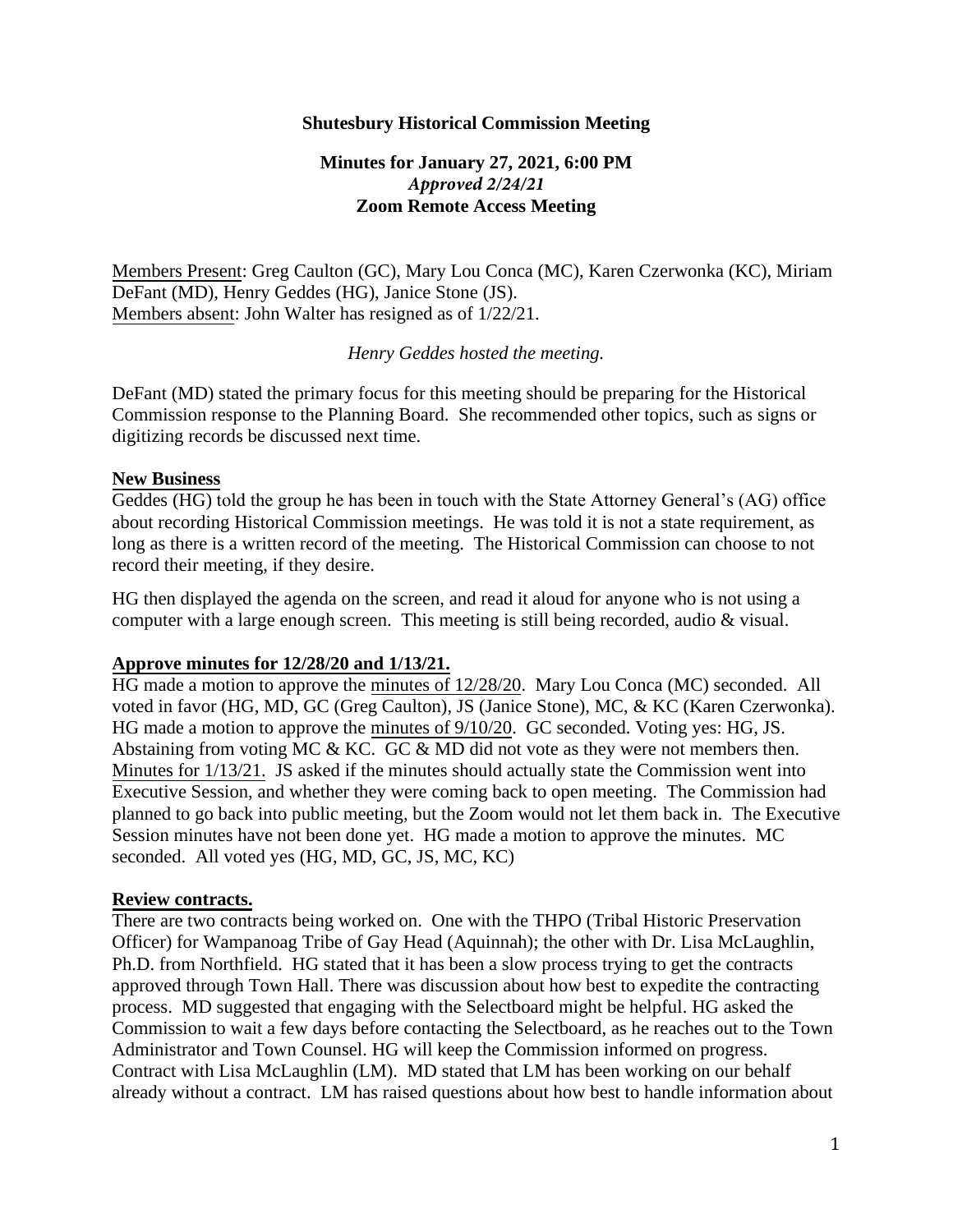stone structures in town collected by various researchers and in her possession. She feels strongly that only Tribes can possess this information, not the Town and not herself. She wants to have a process in which if the town wants some of this data (for instance, the Planning Board), she would ask the THPOs or other local tribes if they approve. The THPO for the Wampanoag Tribe of Gay Head (Aquinnah) has requested that no specific geo-coordinates be made public, only photos without georeferencing. MD mentioned that she has heard back from Bettina Washington from the Wampanoag Tribe of Gay Head (Aquinnah) and they are interested in being involved in this project. It is important that the Planning Board be informed that a federally-recognized Tribe wants to be involved, and that we encourage the Board to involve them. As part of her contract, LM is proposing to assist with creation of a Powerpoint presentation for the Planning Board and general public specific to the solar sites, including a heat map (larger bubbles mean higher density or number of structures.)

MD also discussed the plan to create a "Primer" for the Planning Board, Town, developer and public as an educational document. It will contain background on Ceremonial Stone Landscapes (CSLs), appendices with more detailed info, and recommendations for these projects. The Commission can only *encourage* the Planning Board to listen to the Tribes and protect the stone groupings. The Primer will include strong recommendations. JS suggested that the Recommendations be easy to find in the Primer. GC asked if the Primer information will be published by the Historical Commission. MD: the Commission could put it on our website. HG reaffirmed how invaluable LM has been to the Commission already, reviewing material, supplying information, and helping us make contact with the tribes. MC suggested the Primer include information on the history of and what the THPOs are. The Planning Board may not know. MD agreed, as people may be hesitant to support something if they don't really know about it. She is trying to keep this document readable for the general public. HG said it will also be multi-dimensional, to address the Planning Board, public, town etc. MD gave the example of the history of the town she drafted for the new Open Space Plan underway. The HC could put it on the Historical Commission website in its entirety. JS suggested MD send the writeup around to the Commissioners again, and they could vote next time to have it displayed on the Historical Commission website.

**Review of language for Town newsletter.** MC stated that she would put something into the next town newsletter to get people interested in the project. Just a couple sentences, and the nice graphic which GC created as a possible sign. Commission asked to review the sentences before approving the submission. JS suggested MC and GC plan on making a sign for Annual Town Meeting to generate interest, support and suggestions.

**New Business.** MC told the Commission about her latest photos of doors, which are in the new edition of Uniquely Quabbin. The Commission asked if these were doors with historical interest, as the last ones were. Not this time. Commission agreed that they should not officially support putting these door photos into the town newsletter, since they did not have relevance to the Historical Commission. MC mentioned making a poster of doors of Shutesbury, to be sold to raise money for the Shutesbury Council on Aging.

MC also asked if the Commission was going to send a thank you to John Walter for his service on the Commission. HG suggested that members could do that individually if they wished. The Commission had not sent any group thanks to previous Commissioners who left, such as Jim